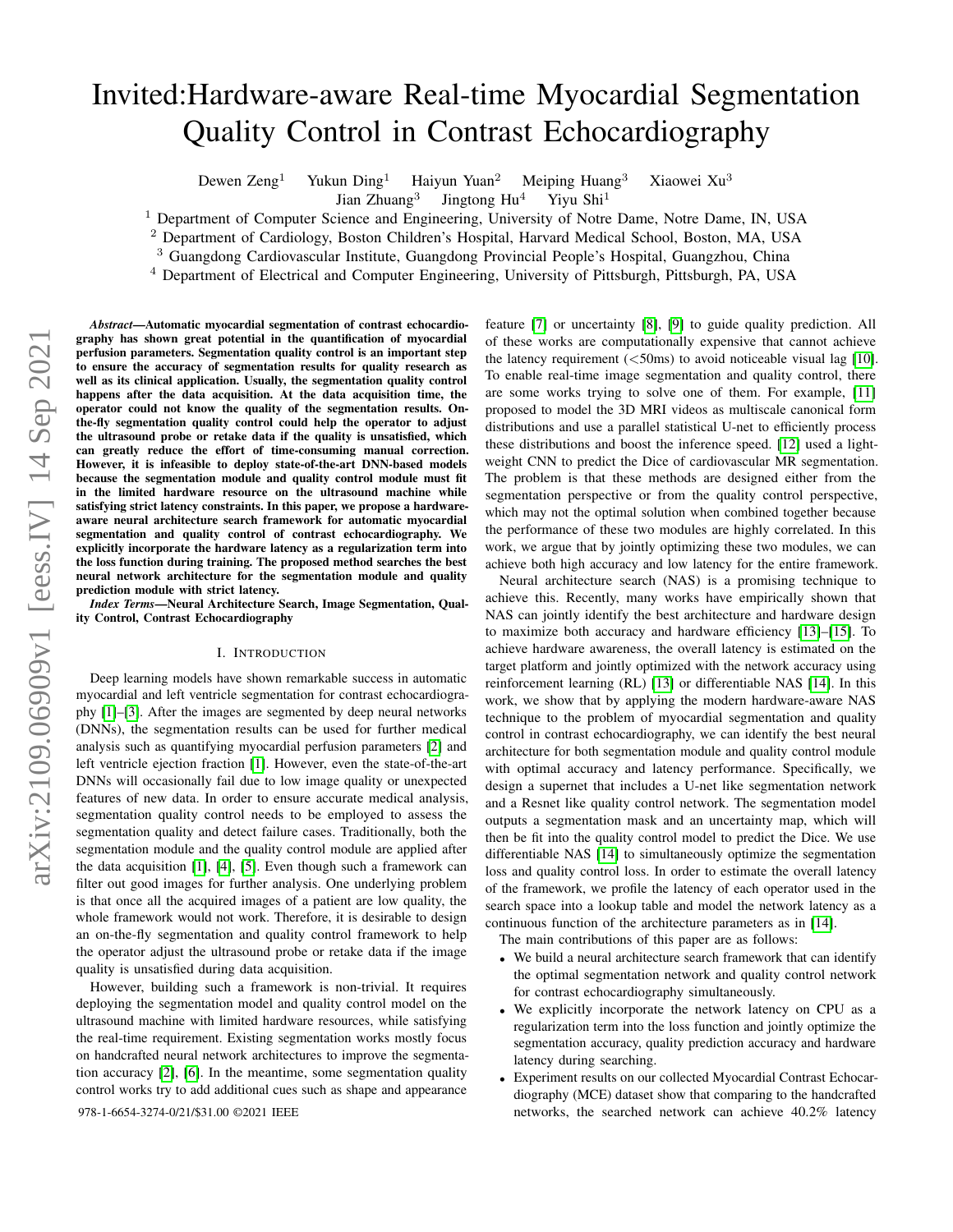reduction while maintaining comparable segmentation and quality prediction accuracy, suggesting that it can be used for real-time myocardial segmentation quality control of contrast echocardiography in clinical routine.

# II. RELATED WORK

Segmentation Quality Control. Segmentation quality control is a technique to predict the segmentation quality of a given segmentation model (not just the original image) and to detect failure cases that are not suitable for further analysis. While some works predict segmentation quality using mostly shape and appearance features [\[7\]](#page-3-6), DNNs have become popular in segmentation quality prediction along with their adoption for segmentation [\[12\]](#page-3-11), [\[16\]](#page-3-15). Different uncertainty sources and different ways to aggregate pixel/voxel-level uncertainty to segment-level uncertainty are also explored [\[8\]](#page-3-7), [\[9\]](#page-3-8). Other notable methods include Monte Carlo dropout [\[17\]](#page-3-16) and Reverse Classification Accuracy (RCA) [\[18\]](#page-3-17) but they are not suitable for real-time applications due to the high computational cost.

Neural Architecture Search. neural architecture search (NAS) is a technique that automatically searches for optimal neural architectures to replace the human effort in designing handcrafted neural architectures. In existing works, there are mainly three directions in searching an architecture: search space, search strategy, and performance estimation strategy [\[19\]](#page-3-18). The search space defines which architectures can be discovered by the algorithm. The search strategy mainly includes reinforcement learning [\[13\]](#page-3-12), [\[20\]](#page-3-19), evolutionary algorithms [\[21\]](#page-3-20) and gradient-based methods [\[15\]](#page-3-13), [\[22\]](#page-3-21). Performance estimation refers to the process of estimating the predictive performance of a candidate architecture on the target dataset. Recently, gradientbased differentiable NAS has been prevailing because of its high training speed and less hardware requirement [\[22\]](#page-3-21). Differentiable NAS models the searching problem as a single training process of an over-parameterized supernet that consists of multiple candidate paths. Each path is associated with some real-valued architecture parameters that are differentiable to the loss function. Therefore, standard gradient descent can be used to jointly train the weight parameters and architecture parameters. Recently, NAS-Unet [\[23\]](#page-3-22), which uses a cell-based differentiable NAS strategy, shows great success in searching the best neural architecture for medical image segmentation. However, hardware latency is not considered in their method, which hinders its utilization in real-time situations.

## III. METHOD

In this section, we will first introduce the framework overview in Section [III-A.](#page-1-0) Then, we will discuss the search space of the segmentation network and quality control network in Section [III-B](#page-1-1) and Section [III-C.](#page-2-0) Finally, The hardware-aware loss function will be discussed in Section [III-D.](#page-2-1)

#### <span id="page-1-0"></span>*A. Framework Overview*

<span id="page-1-2"></span>

Fig. 1: Overview of the proposed NAS framework. The framework jointly searches for the optimal segmentation network and quality control network. In the meantime, the overall hardware latency of the framework is estimated and used as an additional term to the final loss to penalize the network's latency on the target device (CPU).

Fig. [1](#page-1-2) shows the overview of our proposed NAS framework. The framework consists of a U-net like segmentation network as well as a Resnet like quality control network that needs to be searched. The segmentation network takes RGB contrast echocardiography as the input and outputs the segmentation result and an uncertainty map. Then the segmentation result and the uncertainty map, along with the original image are concatenated and fit into the quality control model to predict the estimated Dice. The ground truth of Dice is computed by using the segmentation result and ground truth mask of myocardial. The segmentation loss (i.e. cross-entropy loss), quality control loss (i.e. mean square loss), and the estimated latency of the whole framework will be used in the final loss function during searching. As such, the segmentation network and quality control network can be optimized and searched simultaneously with better accuracy and latency.

## <span id="page-1-1"></span>*B. Segmentation Network Search Space*

<span id="page-1-3"></span>

Fig. 2: (a) The U-net like segmentation supernet. The network stacks two kinds of cell structures: Down cell and Up cell, which need to be searched. The gray arrow represents the transform operation that belongs the Up cell. (b) Detail cell structure. Each dash arrow represents the operation that needs to be searched from a predefined primitive operation pool. Down and Up operations are used in Down Cell and Up cell respectively.

To search for the optimal segmentation network, we use the search space like NAS-Unet [\[23\]](#page-3-22), which has been proved to be useful for several medical image datasets. The overall segmentation supernet is shown in Fig. [2\(](#page-1-3)a). Two kinds of cell structures called Down cell and Up cell are defined and stacked to form a U-net like backbone. They share the same network structure as shown in Fig. [2\(](#page-1-3)b). The inputs of the cell are defined as the cell out of the previous two cells [\[22\]](#page-3-21). The dash edges/lines represent the operations (e.g., convolution operation and pooling operation) that need to be searched between two feature maps (either cell input or intermediate node). Suppose there are  $m$ intermediate nodes inside a cell, the total number of operations need to search is  $2m + m(m + 1)/2$ . The output of a cell is defined as the sum of all intermediate nodes.

Table [I](#page-2-2) shows the three types of primitive operation sets used for searching cells. Following the work of [\[22\]](#page-3-21), we use  $3\times3$  normal convolution, dilated convolution, and separable convolution. The down convolution is the stride 2 version of normal convolution, and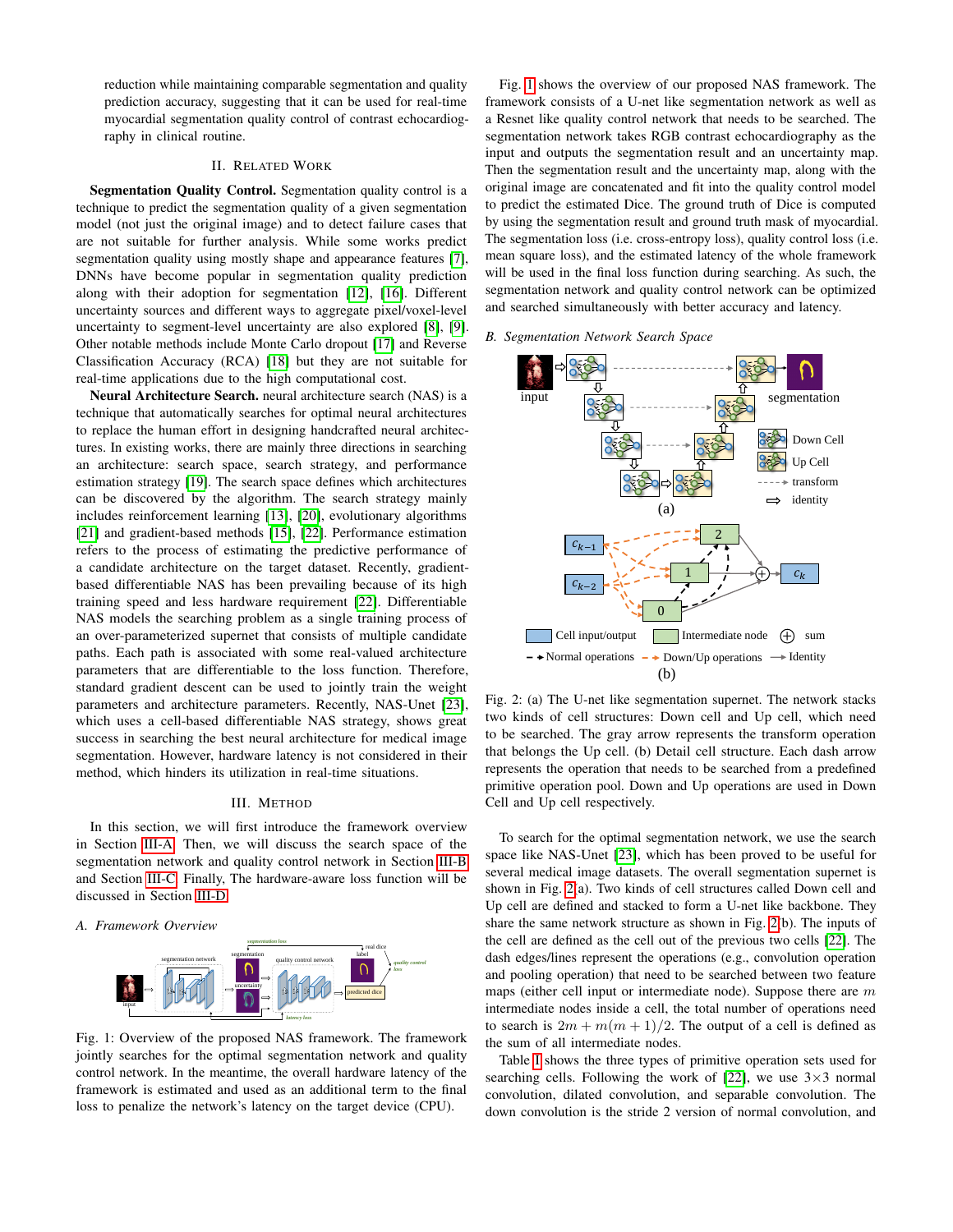<span id="page-2-2"></span>TABLE I: Three types of primitive operation set. For all convolution operations and pooling operations, we use kernel size  $3\times3$ .

| Down operations     | Up operation      | Normal operation |
|---------------------|-------------------|------------------|
| down conv           | up conv           | conv             |
| down dilated conv   | up dilated conv   | dilated conv     |
| down separable conv | up separable conv | seperable conv   |
| max pooling         |                   | identity         |
| average pooling     |                   | zero             |

the up convolution represents the 2d transpose convolution. Pooling operations are only used in down operation set. Identity and zero operations are only used in normal operation set.

A cell can be viewed as a directed acyclic graph (DAG) with N nodes (including the input and output). Since each intermediate node  $x_i$  represents a feature map and each edge  $(i, j)$  is associated with a primitive operation  $op^{(i,j)}$ , each intermediate node  $x_j$  inside a cell can be computed by all of its previous nodes:

$$
x_j = \sum_{i < j} \sum_{k \in K} p_{\alpha_k^{(i,j)}} \cdot op_k^{(i,j)}(x_i), j > 1,\tag{1}
$$

$$
p_{\alpha_k^{(i,j)}} = \frac{exp(\alpha_k^{(i,j)})}{\sum_{k \in K} exp(\alpha_k^{(i,j)})}.
$$
 (2)

where  $op_k^{(i,j)}$  is the k-th primitive operation from K candidates in where  $\partial p_k^k$  is the *k*-th primitive operation from *K* candidates in the operation set.  $\alpha_k^{(i,j)}$  is the weight of the corresponding primitive operation k on the edge  $(i, j)$ , and  $p_{\alpha_k^{(i,j)}}$  is the probability of choosing this operation among K candidates. After neural architecture search, we can prune the redundant operations and paths by choosing  $\alpha_k^{(i,j)}$ with the highest probability.

# <span id="page-2-0"></span>*C. Quality Control Network Search Space*

<span id="page-2-3"></span>

Fig. 3: (a) The Resnet like quality control model. The network consists of two kinds of cell structures, namely Contrasting Cell and Nonscaling Cell. Two types of cells are stacked in an alternating way. (b) Detail cell structure. Dashed lines/edges represent the operations need to search. The purple edges denote the Down operation and Normal operation in the Contracting cell and Non-scaling cell respectively.

Our quality control NAS network is shown in Fig. [3\(](#page-2-3)a). In this network, we define two types of cell structures, namely Contracting cell and Non-scaling cell to minic the resnet backbone, they share the same network structure. Fig. [3\(](#page-2-3)b) demonstrate the detail structure of the cells. Unlike the cell structure in the segmentation network, the input of Contracting/Non-scaling cell is the cell output of the

previous layer. Inside a cell, a residual path (see Fig. [3\(](#page-2-3)b)) is used to mimic the residual behavior. The down and normal operations, whose candidates are the same as in Section [III-B,](#page-1-1) are used in Contracting cell and Non-scaling cell respectively . The computation of feature map in the cell is also the same as in Section [III-B.](#page-1-1)

# <span id="page-2-1"></span>*D. Hardware-aware Loss Function*

In order to jointly optimize the segmentation accuracy, quality prediction accuracy and hardware latency, the following loss function is used during searching:

<span id="page-2-4"></span>
$$
min: \mathcal{L}(w, \alpha) = \mathcal{L}_{CE}(w, \alpha) + \lambda_1 \mathcal{L}_{MSE}(w, \alpha) + \lambda_2 LAT(\alpha).
$$
 (3)

where w is the network weights and  $\alpha$  is the architecture parameters. The  $\mathcal{L}_{CE}(w, \alpha)$  is the cross-entropy loss for the segmentation network.  $\mathcal{L}_{MSE}(w, \alpha)$  is the mean squared error loss for the quality prediction network.  $LAT(\alpha)$  is the expected latency of the whole framework.  $\lambda_1$  and  $\lambda_2$  are two scaling factors that control the trade-off between segmentation accuracy, quality prediction accuracy and hardware latency.  $\lambda_1$  and  $\lambda_2$  are set to 1 and 0.001 in our experiments.

Similar to the latency estimation strategy in FBNet [\[14\]](#page-3-14), we use a differentiable method to estimate the expected latency of the cell and then the latency of the framework will be the summation of all the stacked cells in the network. Specifically, the latency of each candidate primitive operation is profiled into a lookup table for efficiency estimation. During training, the estimated latency of each edge  $(i, j)$  that needs to search in a cell is computed by summing up the weight latency of all candidate operations.

$$
latency(edge^{(i,j)}) = \sum_{k \in K} GS(\alpha_k^{(i,j)} | \alpha^{(i,j)})| atency(op_k^{(i,j)})
$$
. (4)

in which  $GS(\cdot)$  is the Gumbel-Softmax sampling rule to make the architecture parameters differentiable to the latency loss term.  $latency(op_k^{(i,j)})$  is a constant coefficient from the lookup table. Then, the estimated latency of a cell is the summation of the estimated latency of all edges, and the estimated latency of whole network is the summation of estimated latency of all cells.

### IV. EXPERIMENTS

# *A. Experimental Setup*

Dataset and Evaluation Protocols. The dataset we use consists of 100 patients who received MCE from Guangdong Provincial People's Hospital. Each patient has an MCE sequence containing around 100 frames in A4C chamber view. We randomly sample 30 frames from the MCE sequence of each patient, which results in 3000 images in total in this dataset. All images are center cropped and resized to a fixed resolution  $256 \times 256$ . During searching, we split the 100 patients into  $D_{train}$  and  $D_{test}$  by a ratio of 8:2. Since the quality control network needs to be trained on a dataset that is not used for training the segmentation network to avoid over-fitting, we further use 40 patients (denoted as  $D_{seg\_train}$ ) in  $D_{train}$  for training the segmentation network and use the rest 40 patients (denoted as  $D_{seg\_eval}$ ) for evaluating the segmentation network. The quality control network is trained on the whole  $D_{train}$ . When searching on  $D_{seg\_eval}$ , both networks are optimized using the loss in Equation [3.](#page-2-4) When  $D_{seq\_eval}$  is used, the segmentation network is frozen and only the parameters of the quality control network are updated. Similar to [\[22\]](#page-3-21), we use the first-order approximation optimization strategy for searching, where the network weight parameters and architecture parameters are updated in turn. After searching, for both networks, we randomly sample 60 subjects for training, the rest are used for validation. The evaluation protocols include segmentation Dice, mean